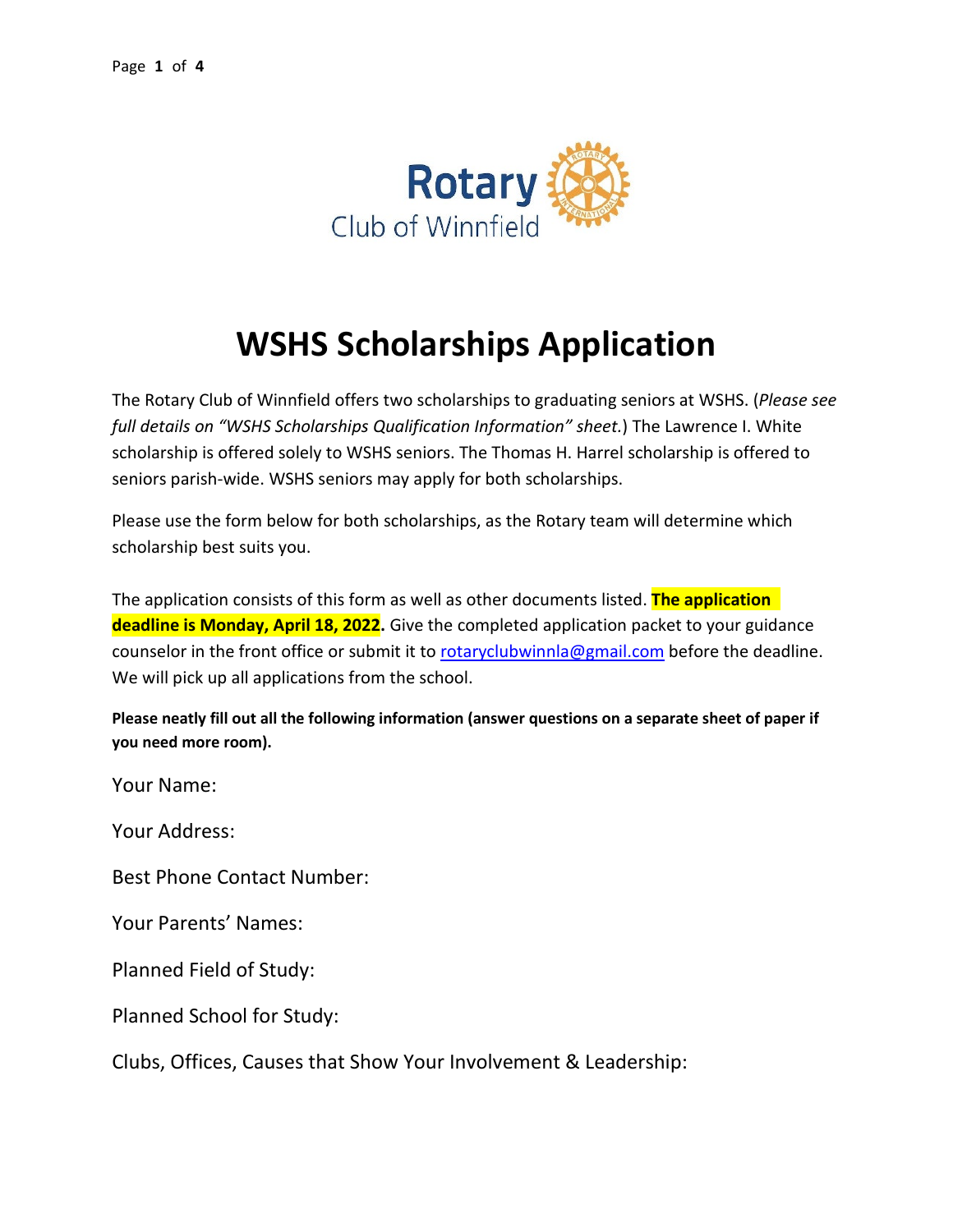Page **2** of **4**

What is Your Mission Statement in Life?

Why do you believe you are the worthiest for this scholarship?

How have you shown "Service Above Self" during your school years?

If you believe you fit the criteria for the **Harrel Scholarship**, include a written explanation (on a separate sheet of paper) of how you have overcome physical, learning, personal or other hurdles to reach graduation? Describe the circumstances you faced and how you overcame them or how this scholarship will make a difference in helping you to continue your education.

Documents to include with your application:

- Attach documentation showing your GPA and ACT scores and any supporting information.
- Your high school transcript
- Have a letter of recommendation from a teacher or administrator sent directly to rotaryclubwinnla@gmail.com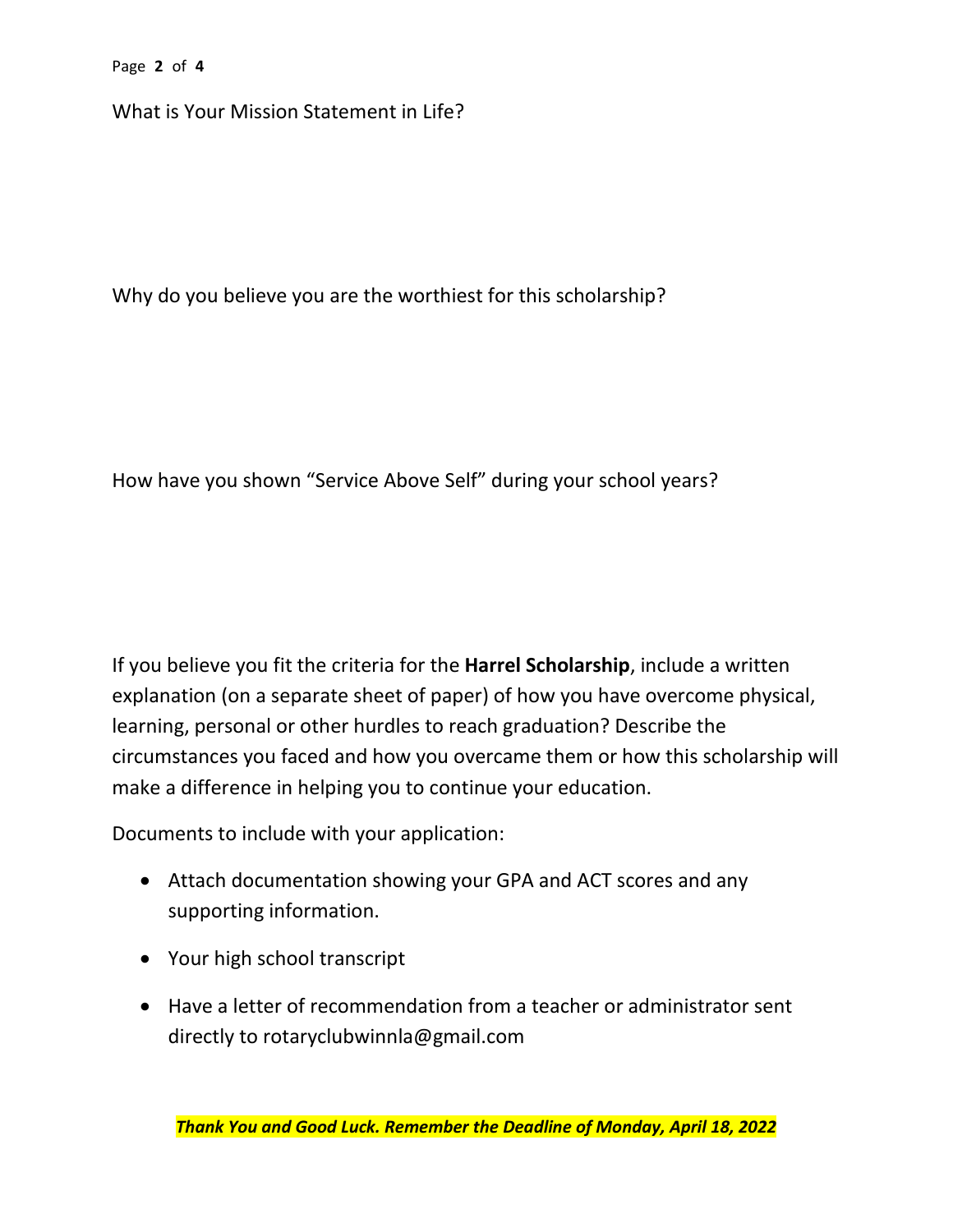

## **WSHS Scholarships Qualifications Information**

**The Rotary Club of Winnfield offers two scholarships worth \$1,500 apiece**: The Rotary Club of Winnfield awards two scholarships to seniors graduating from Winnfield Senior High School who plan to pursue post-secondary studies. Your studies may be at a university, community college or technical college. A team of local Rotarians will consider all COMPLETE applications submitted by qualified seniors in making their selection.

**The Scholarships Available**: The **Lawrence I. White Rotary Scholarship** is offered solely to WSHS seniors, and the **Thomas H. Harrel Memorial Scholarship** is available parish-wide*. (The Rotary Club will determine which scholarship best suits you.)*

**General Criteria**: The team seeks applicants who have shown academic excellence plus involvement and leadership in school, church, and community life. We want to be proud of those who represent our community. We expect our recipients to carry their excellent standards into their post-secondary studies. Of particular interest will be involvement by the scholarship applicant in any prior Rotaryrelated programs or training.

**The Scholarship Differences**: The primary focus of the **Lawrence I. White Rotary Scholarship** is merit, character, accomplishment and involvement and is essentially need-blind. The team will also consider how the student fulfills the Rotary motto of "Service Above Self." The **Thomas Harrel Scholarship** expands the focus to include the above attributes and a student who may have overcome physical, learning, personal or other hurdles to reach their current academic success. **The team also seeks one for whom this \$1,500 award could make a difference in continued studies.** WSHS Seniors are eligible for both scholarships.

**What to Submit**: A folder containing the following to your school guidance counselor in your school's front office or email application and all requested documents t[o rotaryclubwinnla@gmail.com](mailto:rotaryclubwinnla@gmail.com) by the deadline:

- Completed Rotary Club of Winnfield WSHS Scholarship Application
- Your high school transcript
- Your ACT report page, if available
- A letter of recommendation from a teacher or administrator emailed directly to rotaryclubwinnla@gmail.com